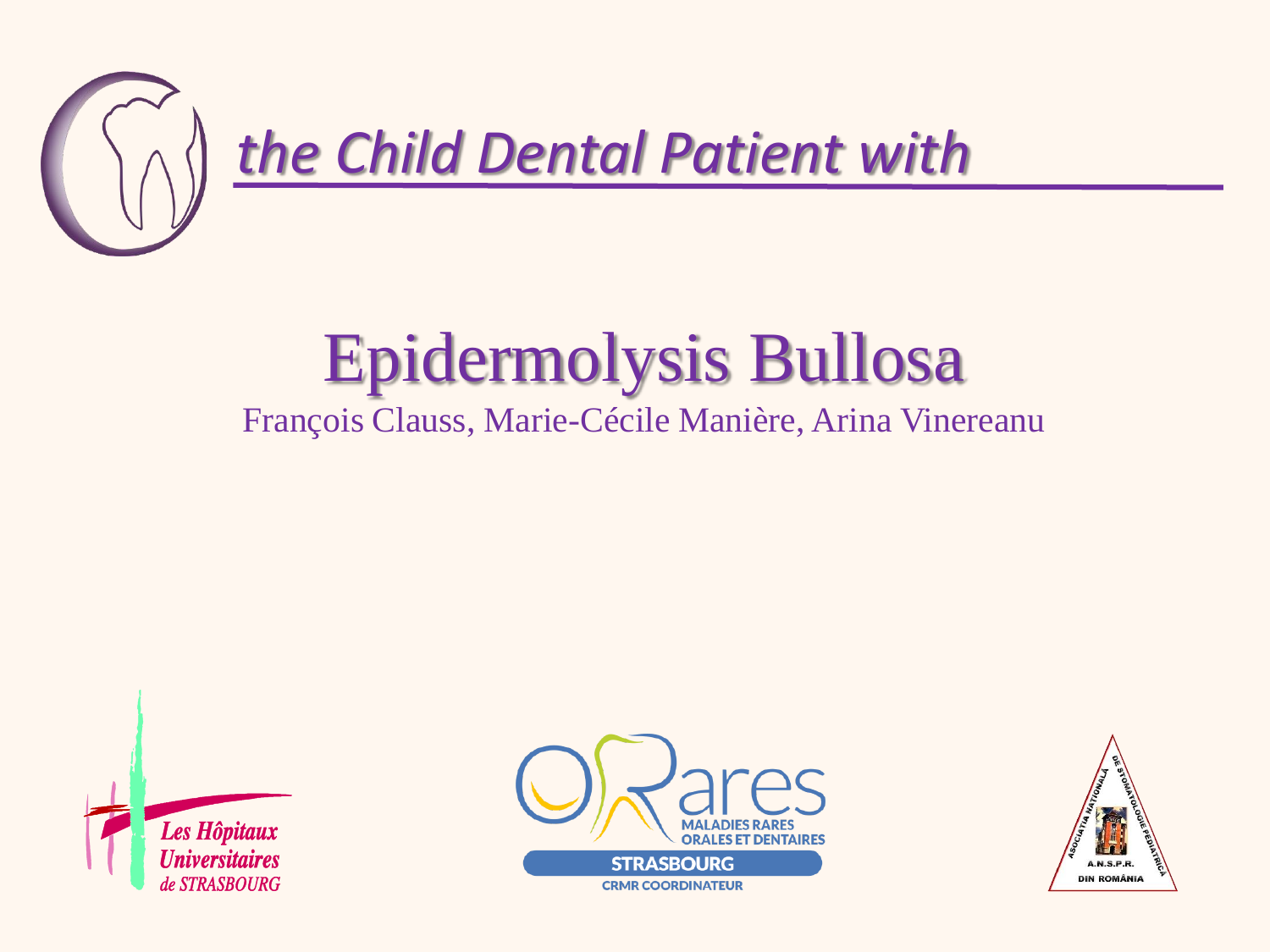## Contact – Guidelines - References

- European Reference Network : https://ern-skin.eu/reference-center/guidelines-eb/
- https://ern-skin.eu/thematic-groups/thematic-group-epidermolysis-bullosa/
- Association for patients with EB: <https://www.debra-international.org/>
- Chrcanovic BR, Gomez RS. Dental implants in patients with epidermolysis bullosa: a systematic review. Oral Maxillofac Surg. 2019 Dec;23(4):389-394.
- Feijoo JF, Bugallo J, Limeres J, Peñarrocha D, Peñarrocha M, Diz P. Inherited epidermolysis bullosa: an update and suggested dental care considerations. J Am Dent Assoc. 2011; 142(9):1017-25
- Epidermolysis bullosa: Clinical, epidemiologic, and laboratory advances and the findings of the National Epidermolysis Bullosa Registry
- Jo-David Fine, MD, MPH, Eugene A. Bauer, MD, Joseph McGuire, MD, and Alan Moshell, MD, editors, Baltimore, 1999, The Johns Hopkins University Press